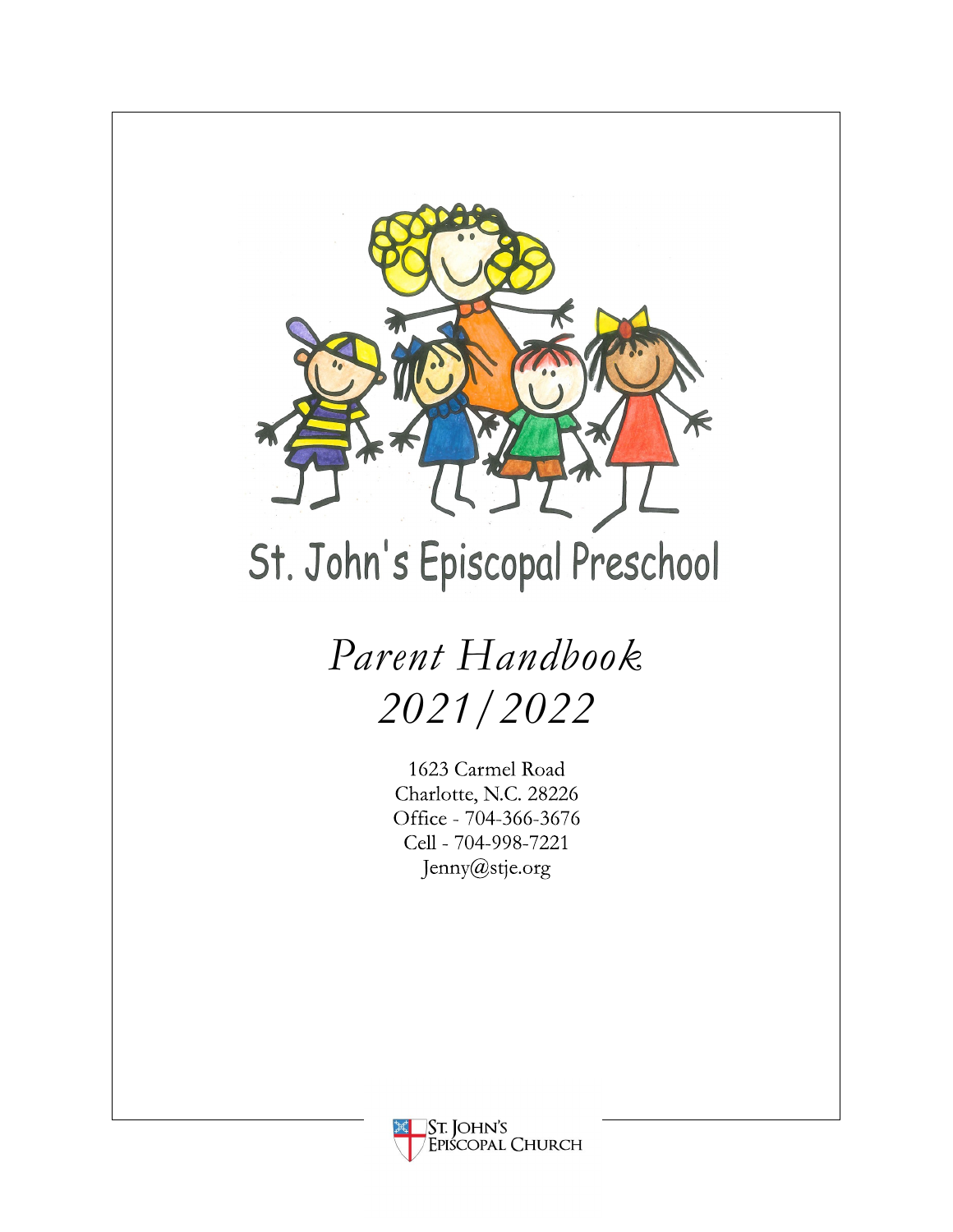# **TABLE OF CONTENTS**

| Welcome/School Pledge                     |   |
|-------------------------------------------|---|
| Mission Statement/Philosophy              | 2 |
| <b>Tuition/Registration/Activity Fees</b> | 3 |
| <b>Additional Fees</b>                    | 4 |
| Discipline                                | 5 |
| School Hours/Carpool                      | 6 |
| Health/Sick Child                         |   |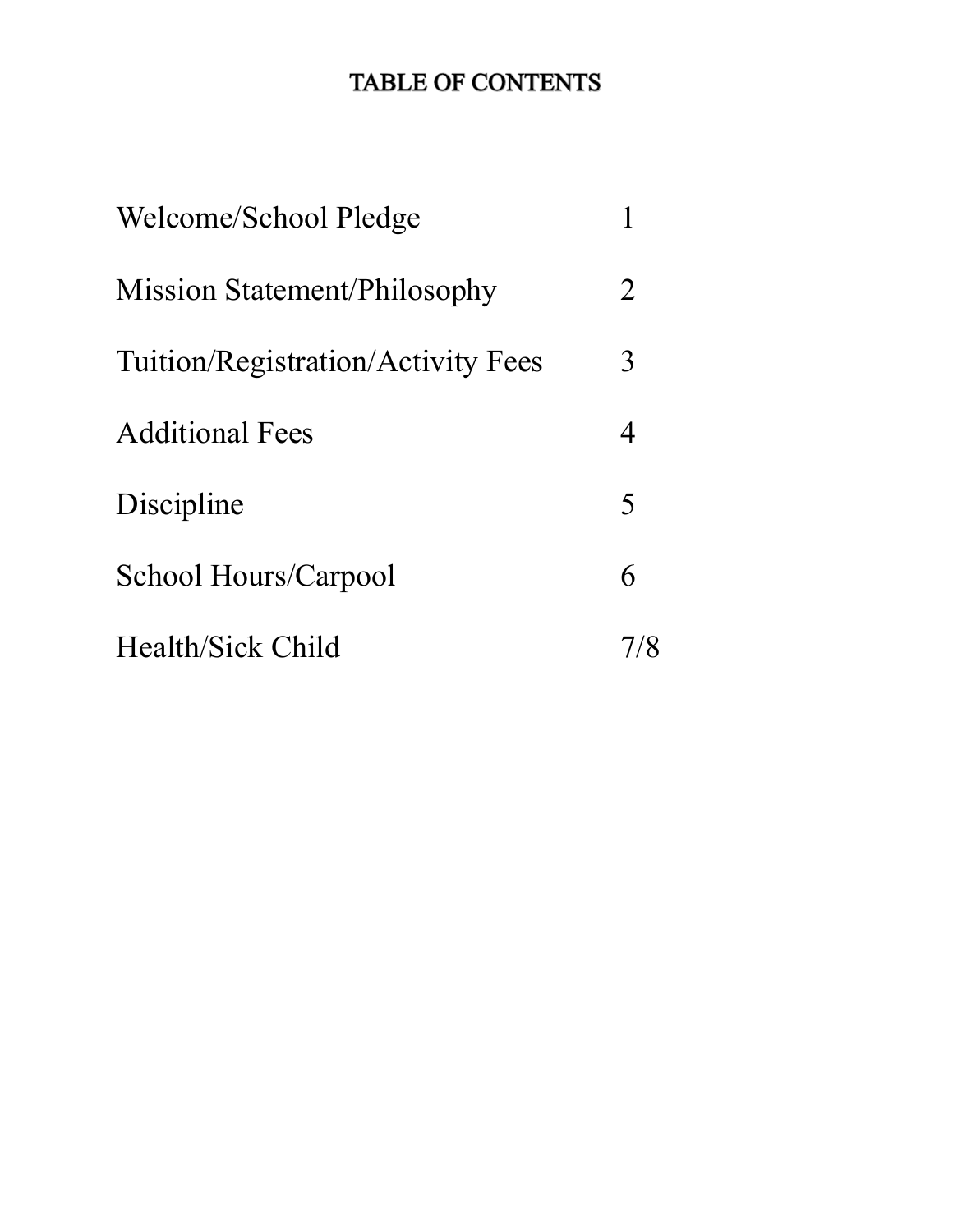# WELCOME!

Welcome to St. John's Preschool. We are thrilled to have you as a part of our family. We want your experience here to be the absolute best, so we have put together a handbook to help answer some questions you may have about our wonderful school. The Handbook is a good resource for you and will help guide you through the year.

Please let us know if there is anything we can answer or help with while you are here with us.

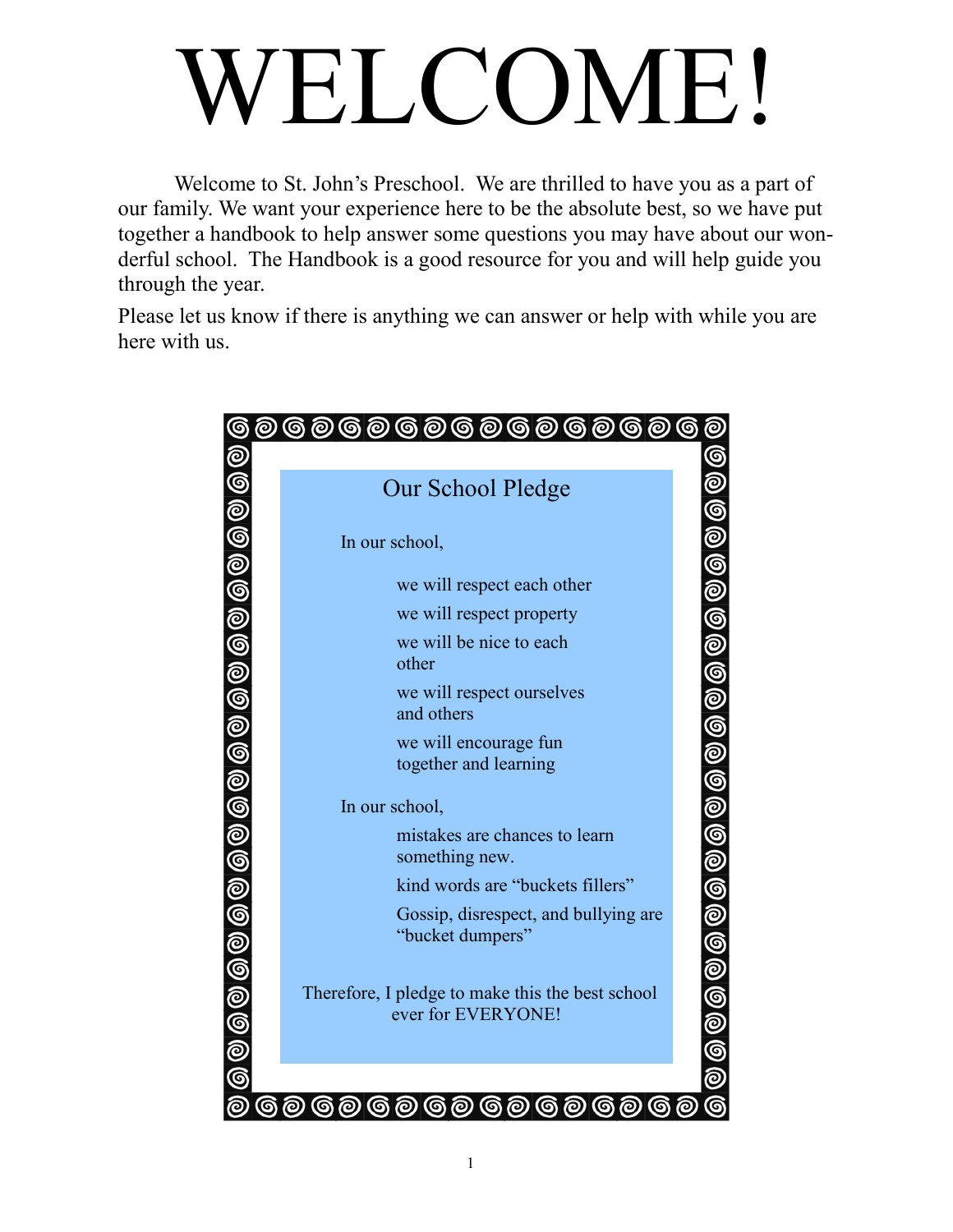#### **St. John's Episcopal Preschool MISSION STATEMENT AND PHILOSOPHY**

#### **Mission of St. John's Preschool**

- St. John's Preschool provides a Christian environment that encourages the growth of each child's individual talents and a love for learning.
- St. John's Preschool promotes positive self-esteem through age appropriate activities, positive role modeling and unconditional love in a safe environment.

We do this by...

- Support from loving, non-dominating teachers.
- Learning self value and the value of others.
- Being accepted within a group, as well as accepting others.
- Age appropriate materials and activities that encourage curiosity,
- excitement and joy for learning.
- Learning responsibility, problem solving & good decision making skills.

By working together, we can teach our children to have positive self-esteem which will help them become happy and healthy adults.

#### **Philosophy of St. John's Preschool**

We believe a good preschool program should be based on developmental principles and this is our basis of designing educational experiences. Our curriculum is directed toward the formation of basic concepts and readiness skill through the use of many varied "hands on", concrete learning experiences.

Above all, we believe each child is sacred, special and unique. We seek to meet his or her particular individual needs in a secure, emotionally supportive environment. Every child is treated, at all times, as God's own and is treated in a fashion that would please Jesus Christ, a lover of children.

Children at St. John's will have the opportunity to:

- Engage in interesting and appropriate experiences that integrate social, emotional, intellectual, and physical development.
- Grow in self-esteem, curiosity, independence, and individual strengths.
- Become increasingly self-motivated, cooperative, and able to resolve problems among themselves.
- Develop control of their own behavior through positive adult guidance.
- Participate in activities and games that encourage the development of large and small motor skills.

It is our sincere hope that the children who come to St. John's Preschool will find a joyful, enriching learning experience that will develop a love for learning and a sense of security that will last a lifetime.

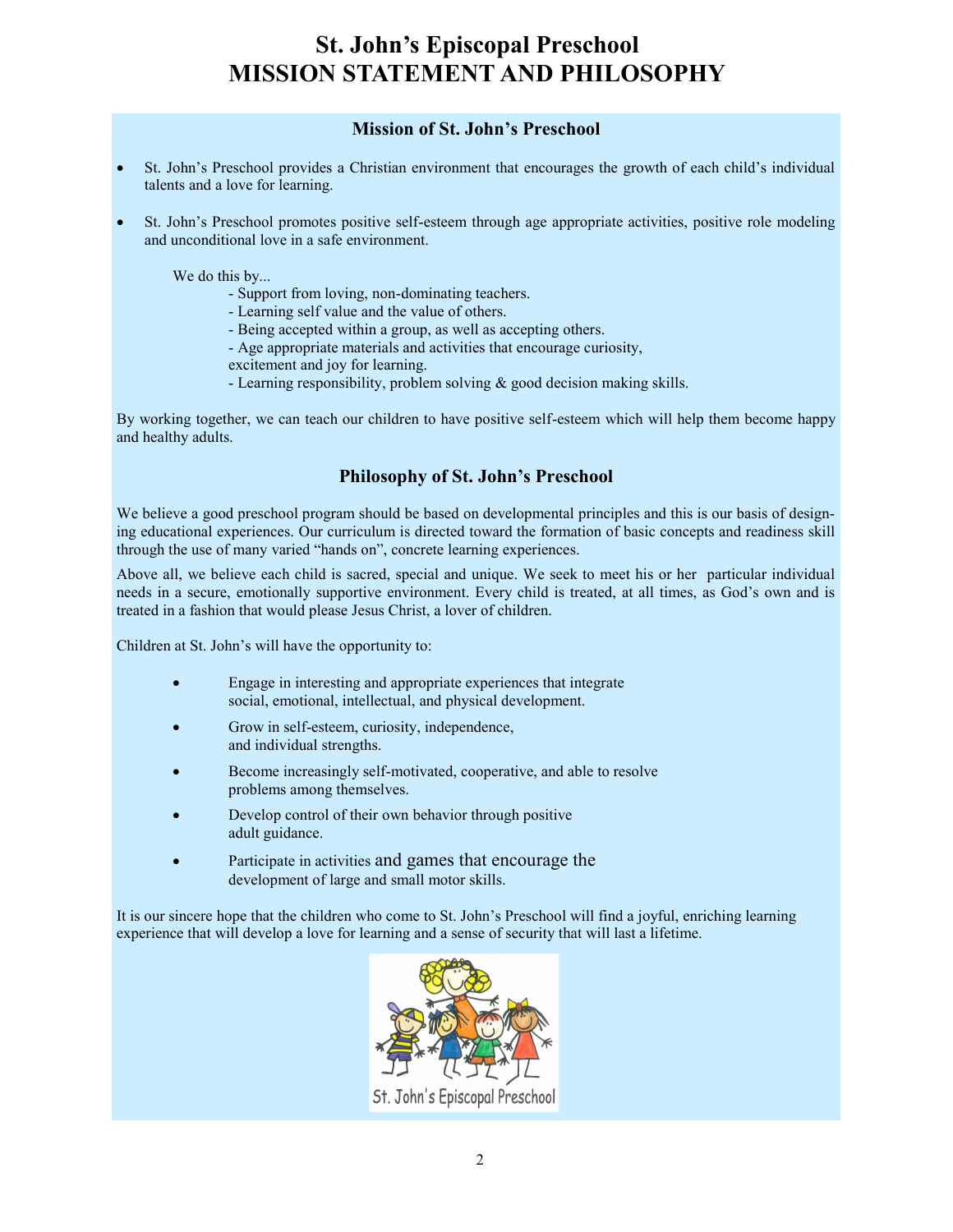# **TUITION**

- **TUITION** is due the **1st of every month**. Your account will be debited automatically by the 5th through Tuition Express. *TUITION IS NON-REFUNDABLE.*
- The Preschools annual budget is based on monthly tuition.. Should your plans change during the course of the school year and your child needs to be withdrawn from the program, St. John's Preschool requires **thirty (30) days notice** of your plans.
- Any child withdrawing in the months of April or May must pay the balance of the year's tuition as our preschool is non-profit and depends upon a full year's tuition commitment.
- **REGISTRATION FEE** for returning students is due January for the upcoming school year. Registration opens to the public and classes fill quickly. Class size is subject to change based on enrollment. The non-refundable registration fee must accompany the application in order to be considered registered.

# **Please Note:**

The Director reserves the right to withdraw a child from the program based on the following:

- If a fee is not paid by a parent.
- If school forms are not signed and turned into the office by the first week of school.
- If a parent or caregiver directs rude or abusive behavior, verbal or nonverbal towards any teacher, staff member, child, or parent of this program.
- If a child develops behavior (i.e., physical, verbal, or emotional that is categorized as developmentally inappropriate) and causes undue stress on either the teacher or the other students in the class.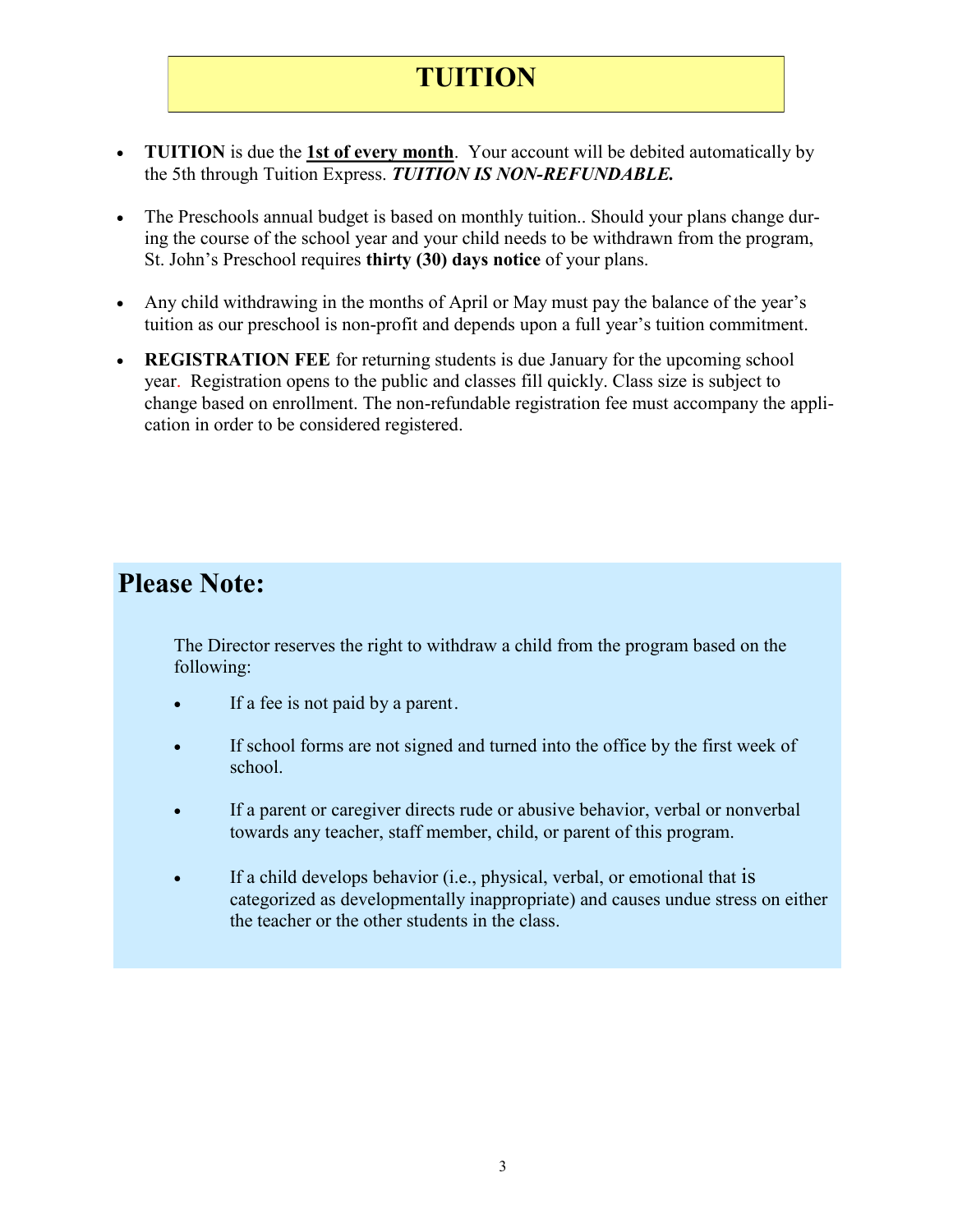# **ADDITIONAL FEES**

#### **\*ACTIVITY FEE:**

The activity fee help to cover such extra things such as:

- Music and Movement with Mrs. Miller
- Music Class
- MY GYM
- Fall Festival
- Holiday Parties (Halloween/Thanksgiving/Christmas/Valentines Day/ Donuts for Dad/Easter/Mothers Day/End-of-Year)
- Chapel Curriculum
- Cooking Programs (3's/4's/TK)

\**This fee may change based on cost of living, etc.*

#### **PPE FEE:**

Each family will be charged a one time COVID Fee. Until children aged 12 and under can receive the COVID vaccination, the school will operate under the same guidelines as it did during the COVID year of 2020/2021. Additional cleaning/ sanitation supplies as well as disposable masks and gloves will need to be purchased through out the school year for the health and safety of all.

*Additional Fees are not refundable*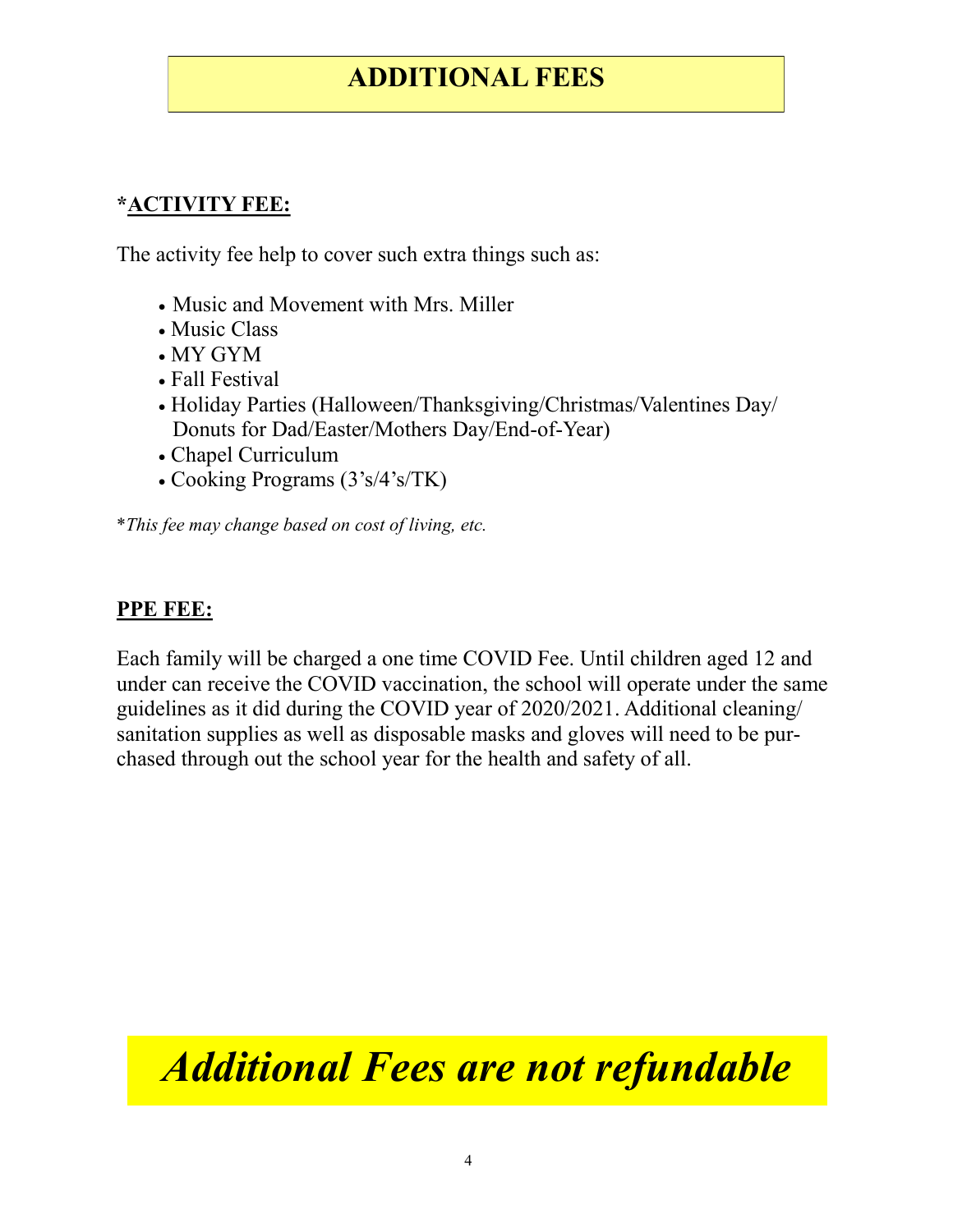#### **WEEKDAY SCHOOL DISCIPLINE PHILOSOPHY**

We believe here at St. John's Preschool that the child's **behavior** may be unacceptable, but the **child** is never unacceptable. We will help each child toward the goal of self-control through redirection, unconditional love, and positive reenforcement. We try not to use the term "time out". Instead we encourage the child to take a break from what is causing frustration by choosing another activity that is less stressful for that child and for the group. We have positive expectations of each child and always state to the child as well as to the parents what behavior is acceptable. Violent or destructive expressions of feelings, either physically or verbally, are not accepted in a child or a teacher.

The Director does reserve the right to withdraw any child if he or she is continuously disruptive to a class due to a physical or emotional problem. Any problem will be discussed with the parents prior to such action. A two-week notice will be given before any withdrawal.

St. John's Preschool serves both the church and the community and therefore all children regardless of race, religion, or creed are welcome.

#### All children registered **MUST** have an **EMERGENCY LOCATOR FORM BEFORE BEGINNING SCHOOL**

All children who attend St. John's Preschool are unique individuals with varied needs. We strive to include all of God's children in our classrooms. Our teachers are committed to diligent observation of children's development, and will notify parents of behaviors and traits that may need to be observed by a professional. If it is determined by teacher/administration's careful observations that a child whose needs are more extreme than our staff and facilities are able to handle, we will ask the child's parents to withdraw the student from the class or school to have his/her needs properly met. If a child's parents find our program's expectations of their child are beyond their child's ability, they may withdraw the student at no penalty.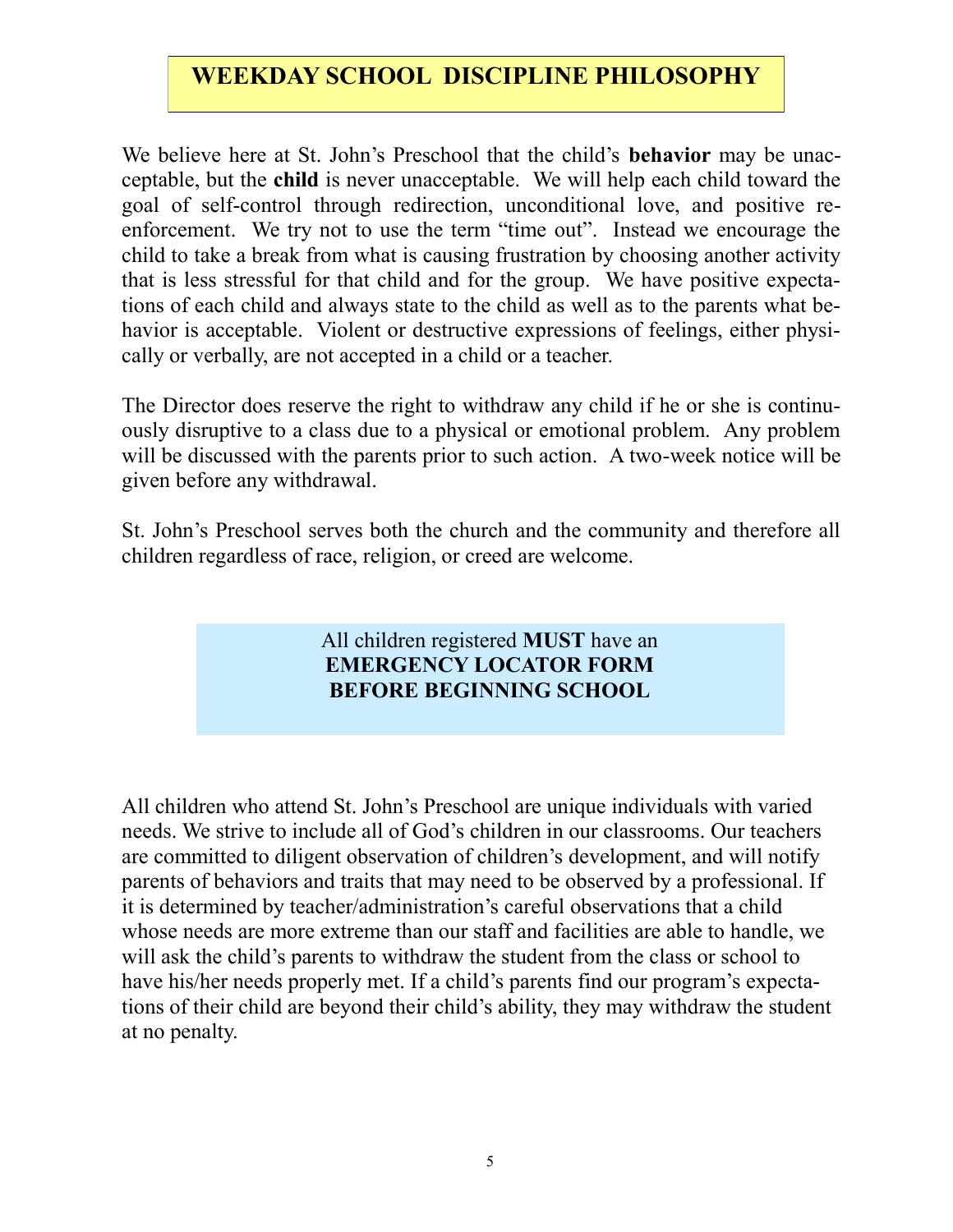## **HOURS/CARPOOL**

- Preschool begins at 9:15.
- Preschool dismisses at 1:00 PM Monday—Friday. It is very important that your child be picked up promptly. Your child eagerly waits for you. Carpool will begin at 12:45.
- A late fee of \$15 will be charged for any child picked up after 1:05 PM.
- **If you arrive after carpool has ended, please pick up your child from the preschool office. The late fee will be billed to you at the end of the month.**  Please remember to have a carpool buddy (another parent that can sit with your child until you arrive) that you can use if you are running late. If you have an emergency, please contact the office cell phone immediately:

# **704-998-7221**

If you have to drop off your child after morning carpool or pick your child up before 12:50 p.m., please contact the office to make the necessary arrangements.

#### ☺**LEAVE YOUR CELL PHONE OFF**  *TEACHERS WILL NOT LOAD A CHILD INTO A CAR OR DISMISS THEM TO YOU FROM THE CLASSROOM IF YOU ARE ON THE PHONE*

☺Give your child a BIG "HELLO", a happy hug, and hold their hand if walking to your car.

☺If you are picking up in carpool: give your child a BIG "HELLO" and your attention as the teacher is putting your child into the car.

**☺**If the teacher wants to share a tidbit about the day, she'll will make it short so you are able to be on your way.

☺Once your child is in the car, please pull away *SLOWLY, PARK, and BUCKLE.*

\*We will not release your child to anyone unless you let the office and or the Lead Teacher know **in writing** of alternate plans to go home that day via email or text to the office cell phone: 704-998-7221.

\**Verbal messages will not be accepted from children.*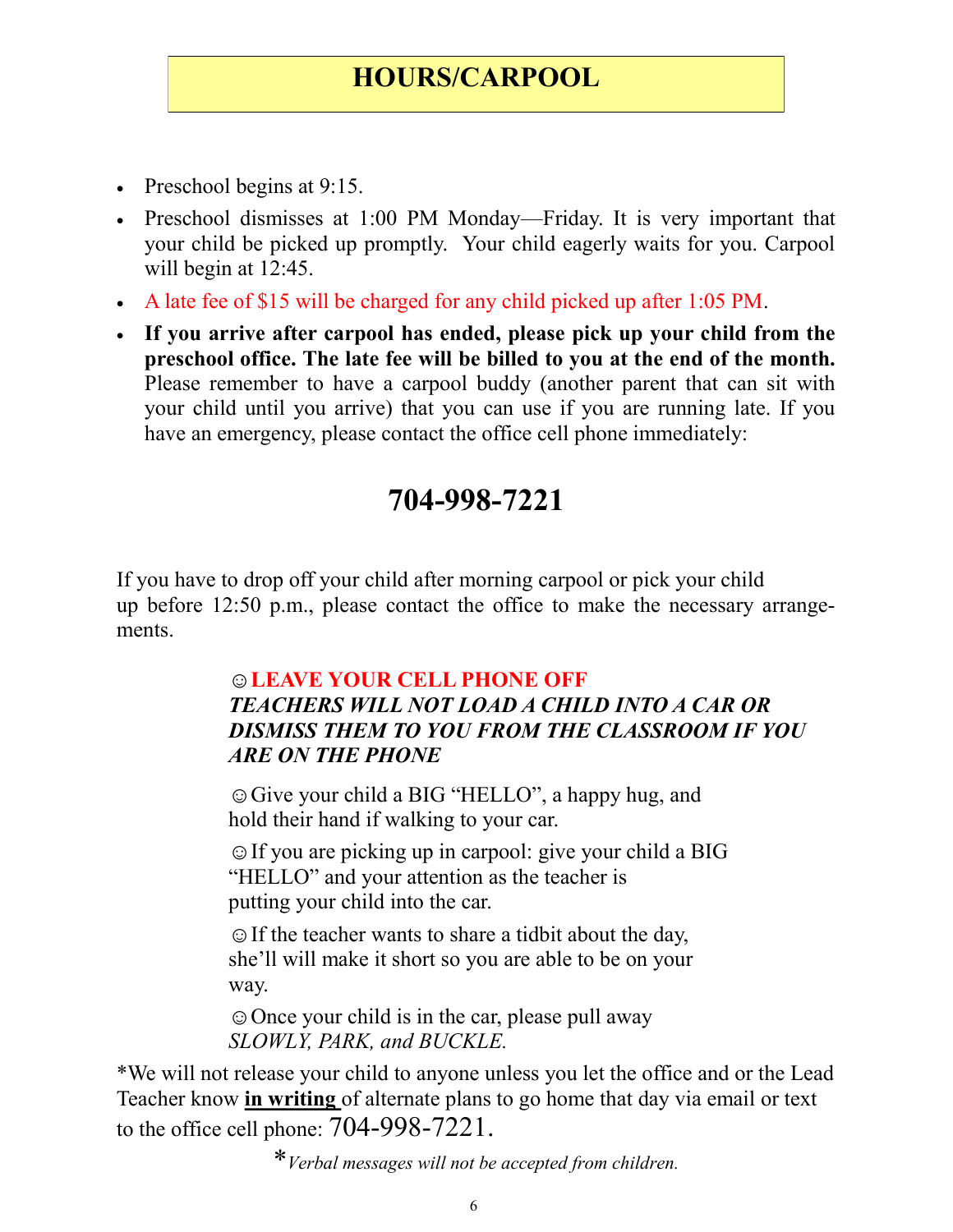#### **YOUR CHILD'S HEALTH**

All health forms and documents must be provided by the first week of school.

If your child has a physical problem that we should know about (allergies, special medication, physical restrictions), please let us know upon registration. In addition, please make known to your child's teacher any special needs your child may have.

We will be following guidelines established by the North Carolina Episcopal Diocese Task Force on Family Ministry, Children's Ministry and Schools of:

# **St. John's Episcopal Preschool**

# **COVID Policies and Procedures**

# **2021-2022**

Your child is very important to us.

•If a child becomes ill or is injured at school, we will contact you via phone.

•If we cannot reach you, we will contact the next person listed on your emergency form. Your child will be isolated and cared for until you or your emergency contact comes to the school. •If a situation arises in which your child needs

hospitalization, we will refer to your emergency form and the hospital listed and contact you

# *Allergies:*

Information regarding substances that your child is allergic to needs to be in writing on the emergency card. A copy of your emergency card is kept with the teacher at all times.